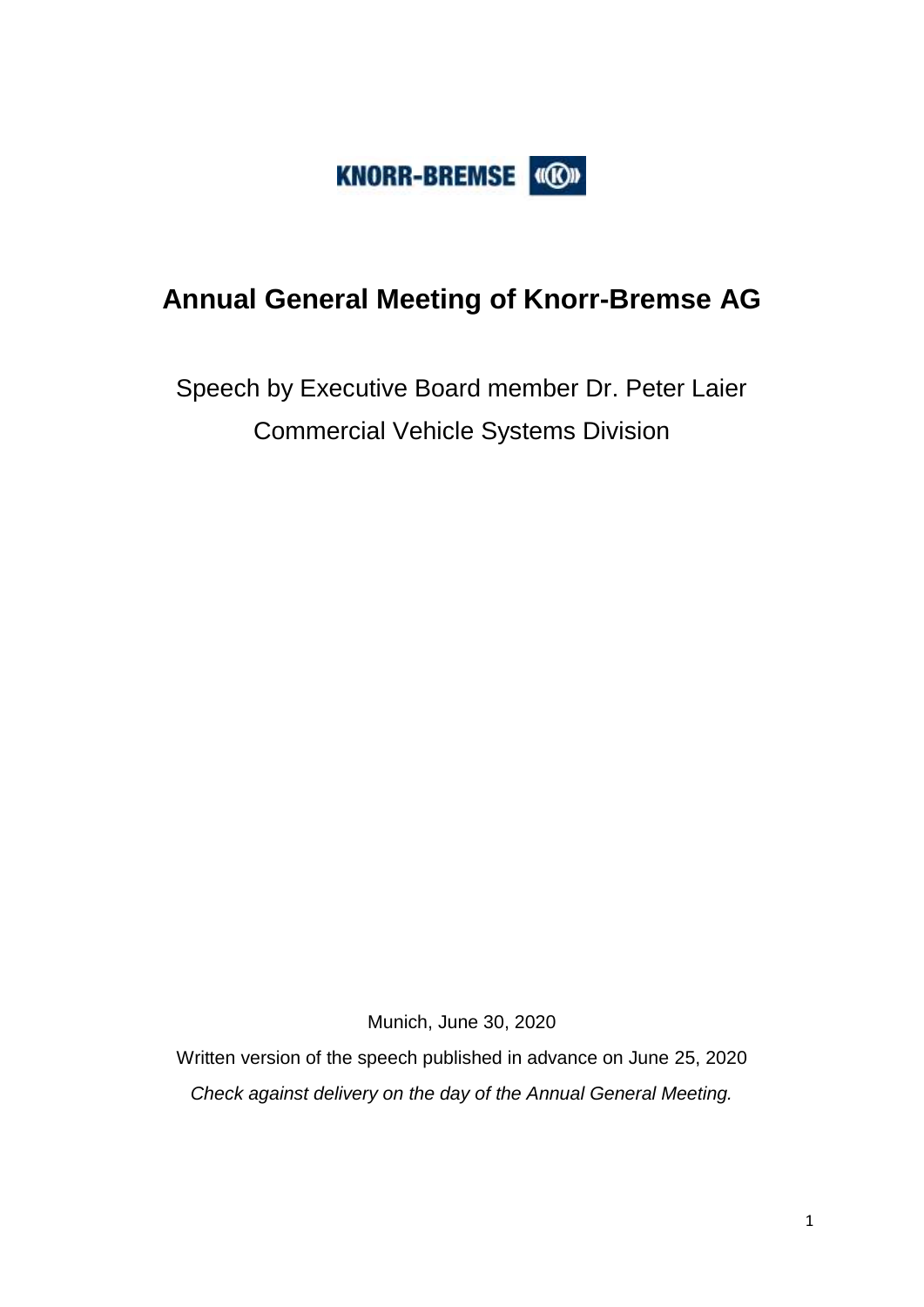## *Welcome address:*

Thank you very much, Dr. Wilder.

Dear shareholders and shareholder representatives,

ladies and gentlemen,

it gives me great pleasure to speak to you today and give you an insight into the Commercial Vehicles division's business activities.

#### *Report on the business performance of the Commercial Vehicle Systems division:*

The current situation in the commercial vehicle division is certainly different from the rail division because it's a more cyclical business. For example, in the past year we've seen the production figures for commercial vehicles decrease in some regions following a lengthy period of strong growth in the second half of last year.

Overall, however, 2019 was a good year for the commercial vehicle market, with very high production in China and North America and stable production in Western and Eastern Europe and South America. The year was divided into two parts: whereas the global market developed outstandingly in the first half of the year, the number of commercial vehicles produced deteriorated significantly in the second half – initially in Europe, followed by North America in the fourth quarter, while the Chinese market grew in the fourth quarter in particular.

Despite a decrease of about 4.5 percent in global commercial vehicle production, the commercial vehicle division increased its revenues by 3.8 percent.

The provisions recognized for the closure of the plant in Wülfrath and other one-time effects meant the EBITDA margin fell by 90 basis points to 15.4 percent. The relatively low decrease in the EBITDA margin is partly due to a cost-cutting program that was introduced at an early stage in the second half of 2019.

The closure of the plant in Wülfrath I just mentioned, which was announced in 2019, is part of the portfolio management we're doing in the commercial vehicle division to safeguard our profitability. We're going to discontinue the production of steering systems there, as planned, during 2020. At the same time, we've transferred the plant's engineering team to a newly created engineering center – where it will remain part of Knorr-Bremse – in order to safeguard these employees' know-how for the expansion we're planning of our steering activities. At this point, I'd again like to thank all those involved in Wülfrath for the fact that after long negotiations, in December last year we were finally able to find a socially acceptable solution that was agreeable for all sides.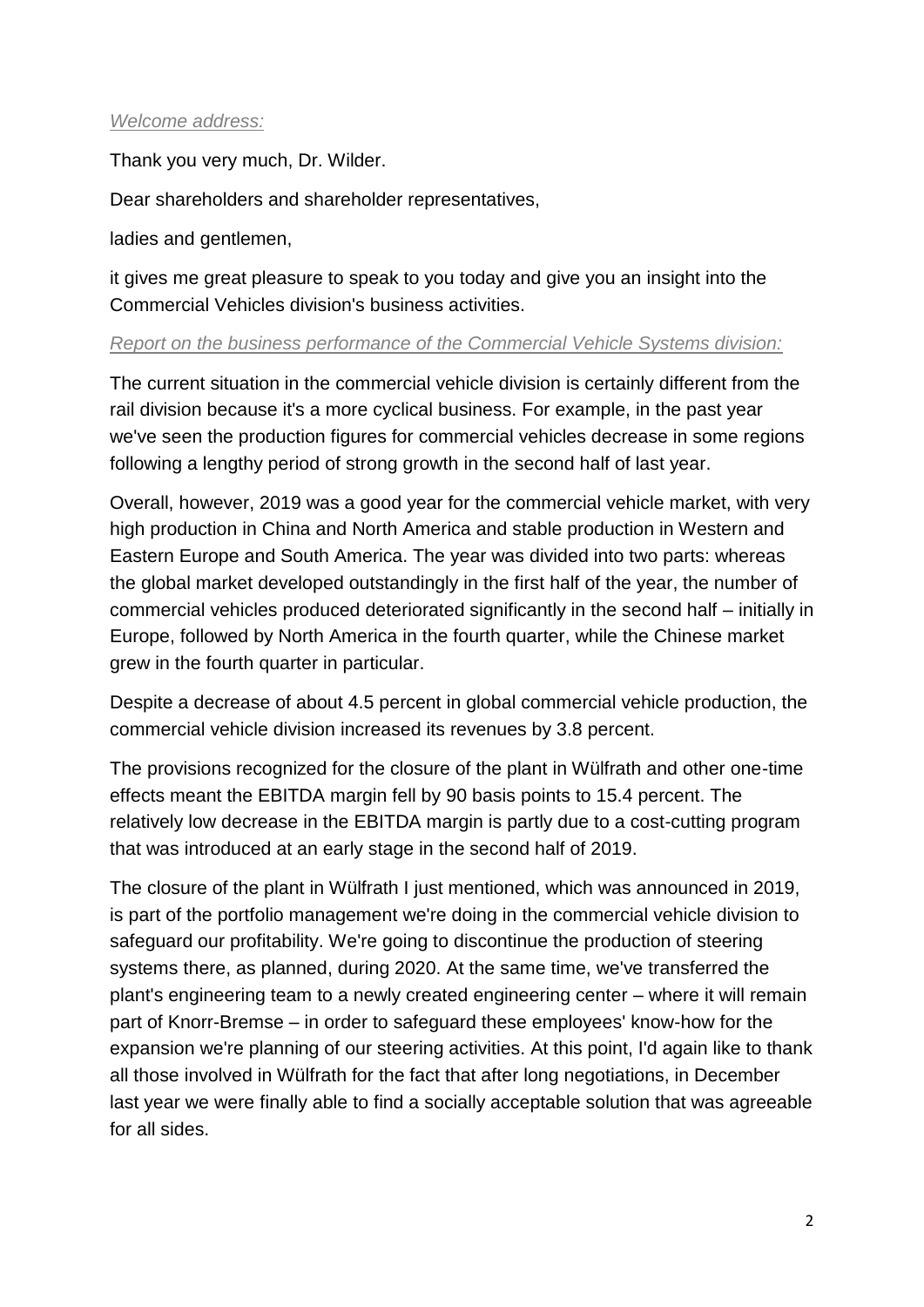## *Customer contracts:*

2019 was a successful year for the commercial vehicle division in terms of customer orders. I'd like to give you a few examples of this:

- In North America, we received a large follow-up order for brake control and for driver assistance systems from one of the leading commercial vehicle manufacturers.
- In Asia, we signed a new supply contract with one of the leading commercial vehicle manufacturers in China. The agreement, which runs from 2020 to 2025, covers the supply of safety technologies such as EBS, ESP, and pedestrian AEBS systems for all the manufacturer's important vehicle types.
- In Europe, a leading manufacturer awarded Knorr-Bremse a major contract in the double-digit million euro range in the area of semitrailers. The supply agreement covers trailer air disc brakes – initially the well-known ST7 dual piston disc brake, and after the start of its production, also NEXTT, the new trailer-specific disc brake.

After several strong fiscal years, the expected slowdown of commercial vehicle production resumed in the European and North American markets in the first quarter of 2020.

## *Impact of the Covid-19 pandemic and Q1 2020:*

In addition, the Covid-19 pandemic had an influence on global business performance.

Specifically, the developments in the first quarter of this year led to a 13.0 percent drop in revenues year-on-year to EUR 735.8 million in our division. This represented significantly better development than the global truck production rate, which decreased by 27 percent in the same period.

Due to lower revenues, EBITDA fell by 23.5 percent to EUR 107.6 million in the first three months. The cost-efficiency program I already mentioned, which was introduced in the second half of 2019, and the COVCAP global cost adjustment program, which was set up proactively and at an early stage due to the coronavirus crisis, meant that the EBITDA margin of 14.6 percent was only 200 basis points lower than the previous year.

After we had to deal with major restrictions and lockdown measures in China in February and to some extent in the first half of March due to the rapidly rising number of Covid-19 infections, Europe has been the focus of the Covid-19 pandemic since the second half of March, followed shortly thereafter by North and South America. In the truck division, we reacted early and set up a global team to define and implement the necessary measures. For example, we immediately set up a global supplier management program in order to ensure the supply of parts to our plants even during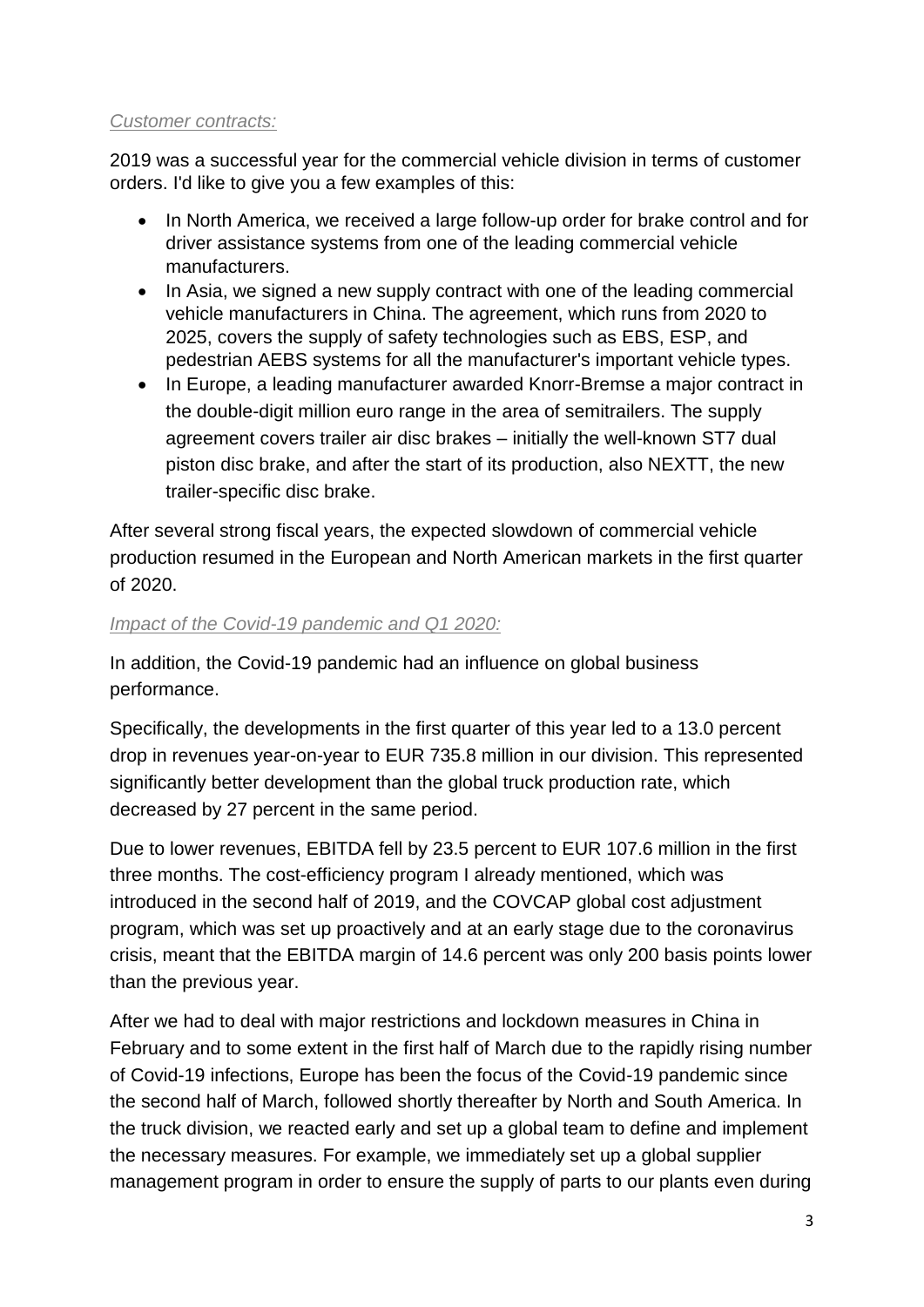the coronavirus situation and taking account of the national lockdowns in many countries. Furthermore, we've been able to quickly adapt our own plants to the changing situation by closely monitoring our customers' and suppliers' circumstances and could therefore supply our customers individually based on their needs and, in the last few weeks, support customers in restarting production following the shutdowns of their plants. We're proud to be able to serve our customers in close collaboration with them and without any interruption based on their needs, even in this unusual, volatile and dynamic situation.

All in all, we've adapted ourselves to the current circumstances exceptionally fast and have introduced the appropriate measures. And we always put the safety of our employees first.

The fact that we've outperformed the market is particularly because of three factors:

- 1. Firstly, our aftermarket business is proving extremely stable, even in the Covid-19 crisis.
- 2. Secondly, we have products in our portfolio that even more so as a result of legislative regulations and safety and emission requirements – are now also increasingly becoming mandatory in commercial vehicles, especially in non-European markets, and are therefore boosting what is referred to as our content per vehicle.
- 3. Thirdly,we gained market share even in Q1 2020, particularly in China.

In China, we're currently seeing a V-shaped recovery – back to the strong growth situation that we saw in the fourth quarter of 2019. We're optimistic that this trend will continue – as long there's no second wave of the coronavirus.

In addition to good capacity utilization of our plants in China, we're currently exploiting this positive trend by having our European plants manufacture for Chinese needs and thus making use of our existing capacity. China is the largest Asian market, and we want to further expand our market leadership there. Our close customer relationships in China, which we've spent years building, our innovative product portfolio, and our strong team in the region are an advantage here.

Let's now look at China, and specifically our Dalian site, which is located in northeast China. Dalian is one of our large production facilities for the commercial vehicle division in China and our largest site for compressor production worldwide. Baoping Xu, a member of the Board of Directors of Knorr-Bremse Asia Pacific, has been working at Knorr-Bremse for eight years and will report on his experiences of dealing with the pandemic over the past few months.

 $\left[\ldots\right]$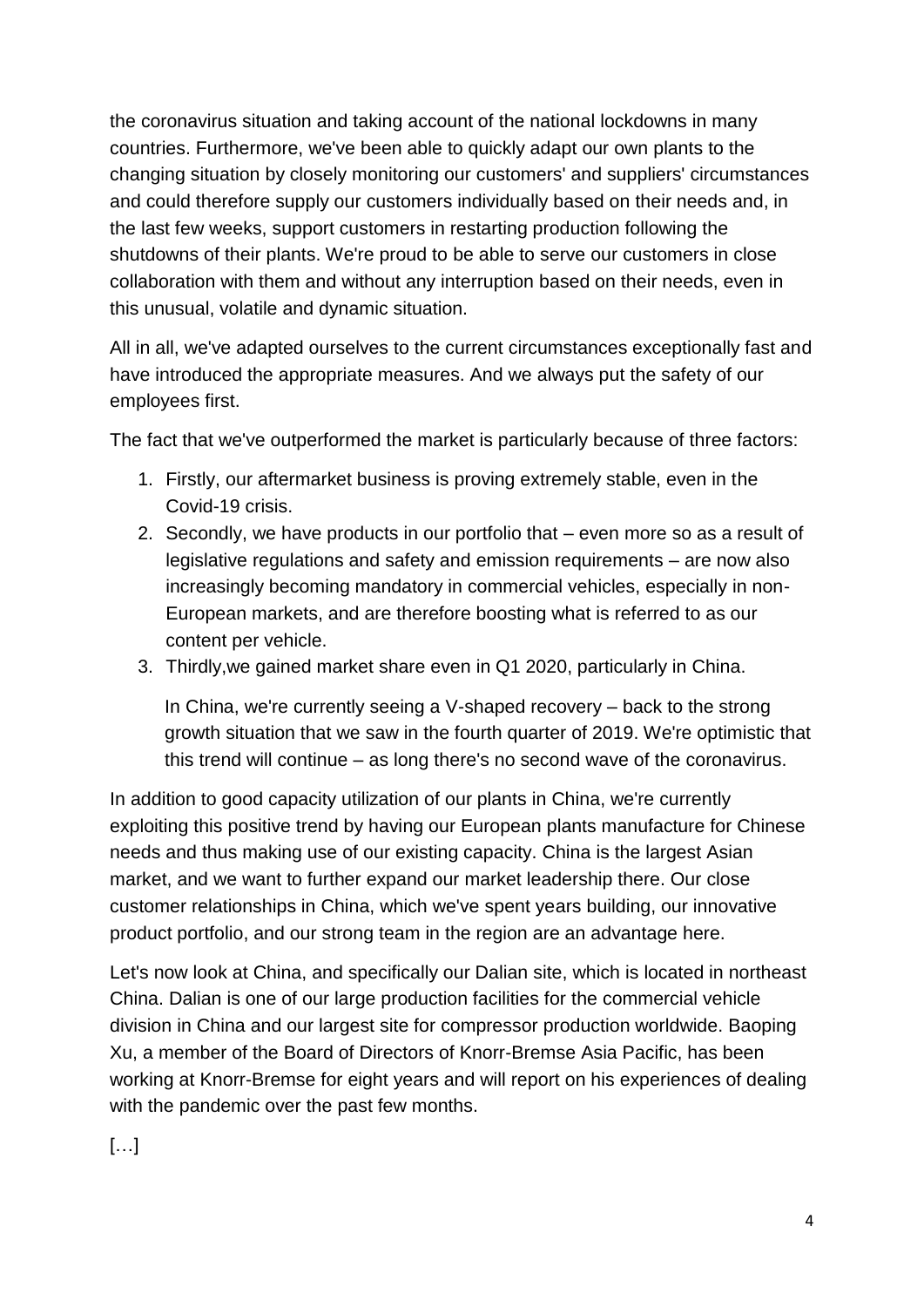## *Growth drivers:*

Ladies and gentlemen,

as you can see from this example from China, our global presence with a high degree of localization is a key success factor for the commercial vehicle division and means that we're also outperforming the global market during the Covid-19 pandemic.

It's still too early to forecast the future impact of Covid-19 on our business. But it's clear that the truck production rate also depends on the development of gross national product in each region and the related transport volume. We continue to keep in close communication with our customers around the world.

2020 will certainly be an unusual year for the commercial vehicle sector and therefore also for the truck division. However, we're convinced that our resilient business model means that we have better-than-average ability to handle the current decreases in revenue and will emerge stronger from the current situation. We're therefore currently systematically continuing to work on our growth strategy for the commercial vehicle division. In addition to organic growth, acquisitions are another revenue growth factor for us. The focus here is on the company acquired being a fit for our product and technology strategy and further strengthening our approach as a system provider.

In connection with this, we also worked on expanding our steering activities in 2019 and undertook further targeted M&A activities using a string-of-pearls strategy.

We're pursuing two objectives here: Firstly, becoming a leading, global provider of steering systems for commercial vehicles and secondly, making the steering and brakes – the two important actuators for the control of vehicle dynamics and thus also the important actuators for driver assistance and automated driving systems – available from a single source. We've come a huge step closer to both objectives in the last 15 months.

- For example, we acquired Hitachi CVS Steering Systems in Japan in 2019. This acquisition not only expanded our steering system portfolio, but also expands Knorr-Bremse's potential as a global provider of system solutions in the areas of driver assistance and automated driving. In addition, the acquisition gives us better access to the Japanese and Southeast Asian commercial vehicle markets.
- We were also able to further expand our collaboration with our partner Dongfeng in China. The joint venture with Dongfeng was originally founded with a focus on the production of brake valves and brake control systems such as ABS and EBS. Over the past few years, we've continuously expanded the joint venture and have successfully developed a wide variety of products and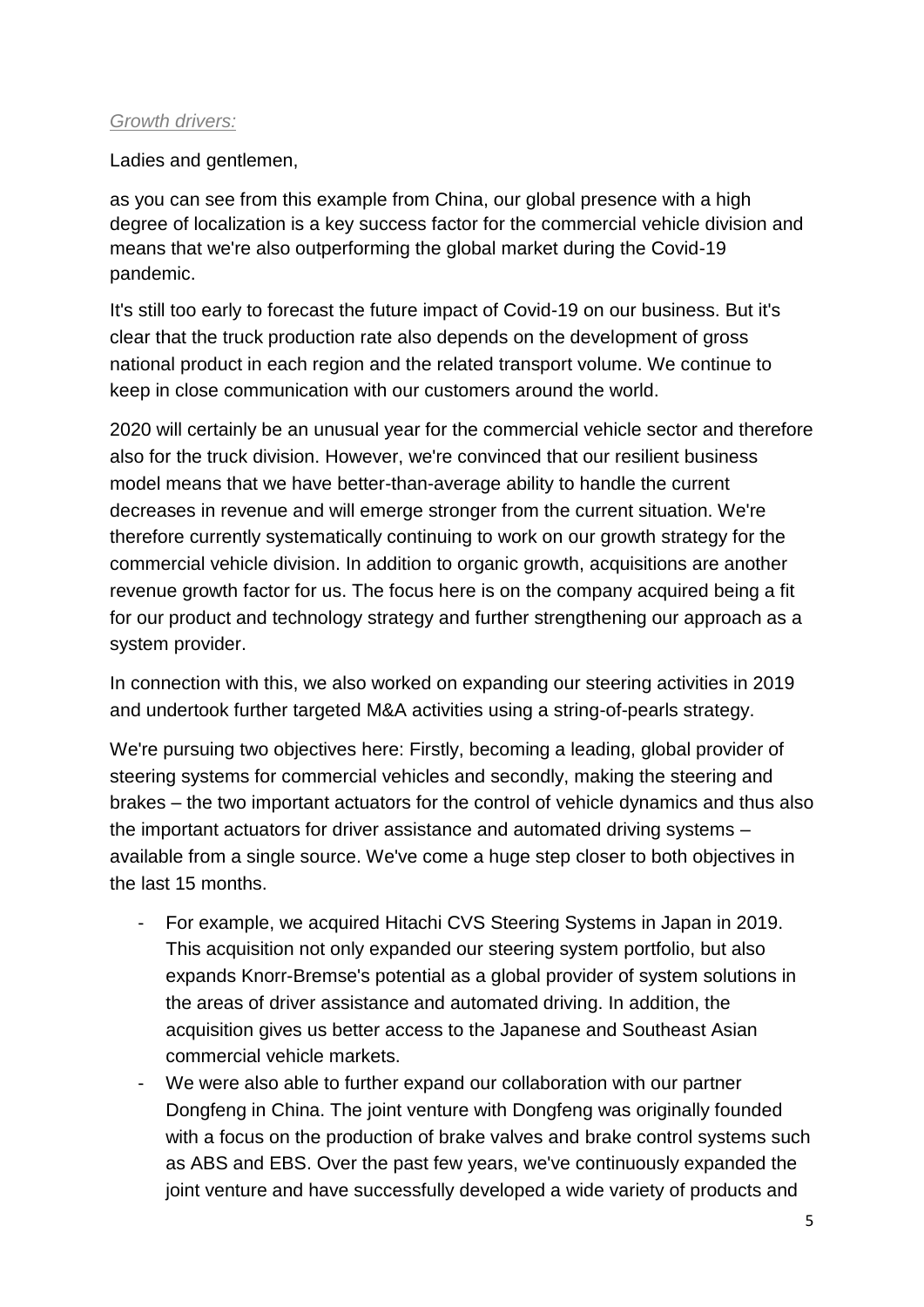solutions together that are geared to the individual needs of the Chinese market. In another step, we expanded our collaboration to include steering systems in November 2019 and thus took an important step to position ourselves as a steering supplier in the Chinese commercial vehicle market.

We're currently particularly delighted that we were able to complete the acquisition of R.H. Sheppard at the start of June. Sheppard is one of the leading manufacturers of steering systems for commercial vehicles in the North American market. The acquisition puts us in the top 3 global suppliers of steering systems for commercial vehicles. This is also an important step to enable us, in the future, to offer extended driver assistance systems to our customers in North America, where we're the market leader for driver assistance systems and brake control.

#### *Innovations in line with industry trends:*

Dear shareholders and shareholder representatives,

our solution and system expertise and global presence mean Knorr-Bremse plays a key role in advanced commercial vehicle technologies and products gaining traction in all regions of the world – from electronic braking systems through disc brakes, vibration dampers, transmission controls, and compressors to automatic emergency braking systems and turning assistants.

Our innovations make a decisive contribution to the social megatrends of urbanization, sustainability, digitalization and automated driving. In addition to the development of our current customer orders, in the truck division we've concentrated our R&D activities in the past few years largely on industry trends derived from the megatrends that are relevant for the commercial vehicle sector, so road safety, emission reduction, e-mobility, connectivity, and automated driving. Let me briefly talk about our most important innovations.

The area of road safety is deeply anchored in Knorr-Bremse's history and DNA. With regard to road safety, we're currently seeing that additional legal requirements are increasingly making our products necessary in commercial vehicles in many regions of the world. Knorr-Bremse is ideally positioned to provide concrete solutions for increased requirements with its innovative safety technologies such as ESP, the emergency braking system or our bestin-class disc brakes. Based on the pedestrian AEBS safety function, where an emergency brake function is also required for pedestrians in some commercial vehicle classes in China in the future, you can see that the Chinese market is oriented toward high-tech. Legislators in China are increasingly requiring their own assistance functions, which we develop for our Chinese customers. This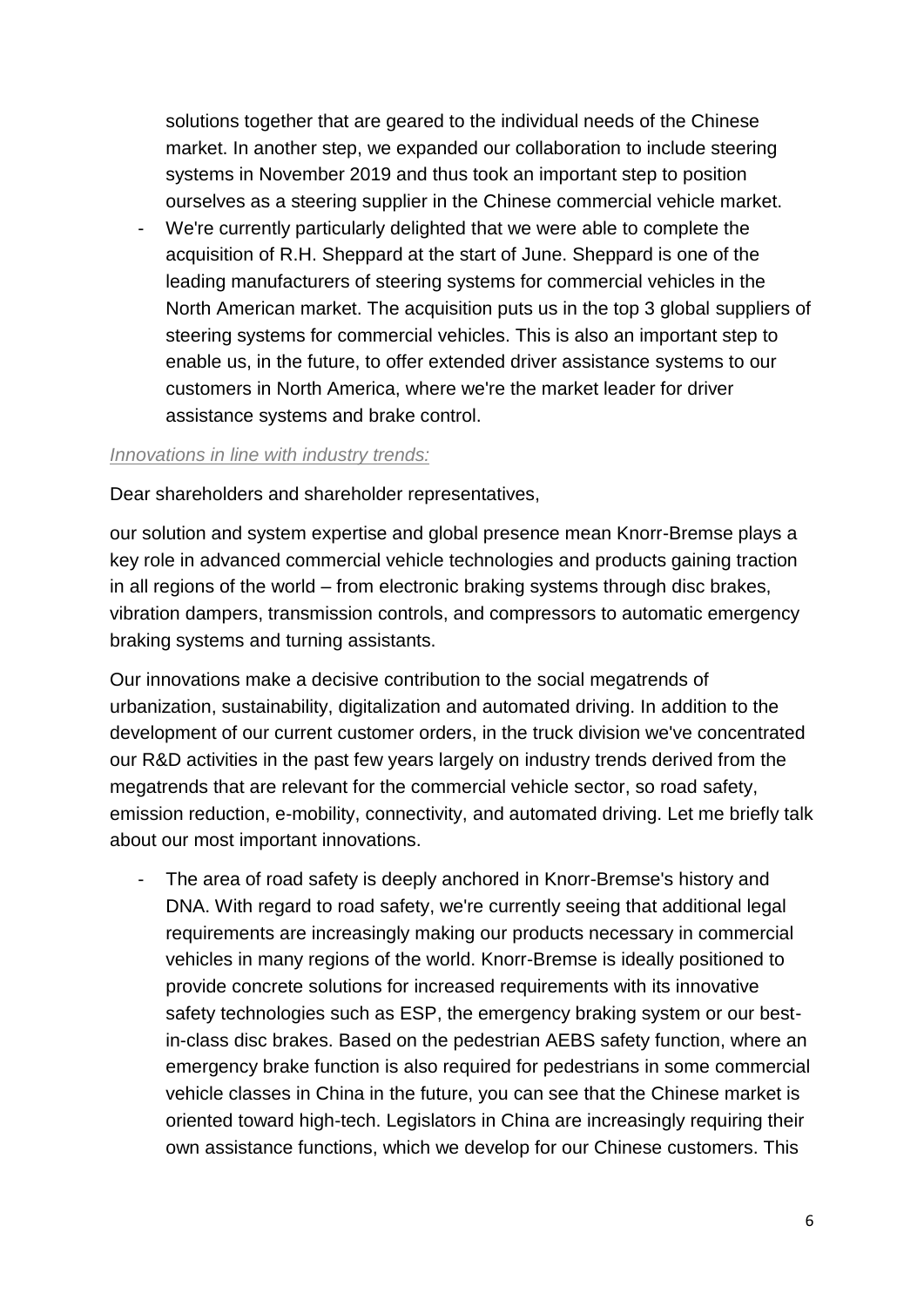represents an outstanding opportunity for Knorr-Bremse to continue to grow with additional content per vehicle in the Chinese market.

- Our new generation of brake control for ABS and EBS GSBC or Global Scalable Brake Control – is becoming the electronic integration platform in the commercial vehicle for vehicle dynamics. Here, we developed a scalable steering architecture for the varying requirements of different global markets, which enables coordinated longitudinal and lateral control and the corresponding stabilization of vehicles. Together with the relevant radar sensors and cameras, GSBC also forms the basis for system solutions in driver assistance and automated driving.
- With regard to the sensors that are important for driver assistance and automated driving and also with respect to hardware and software for the decision-making level of automated driving, the partnership we entered into with Continental AG in 2018 is developing successfully. We're convinced that, as the system manager of this partnership, we can further expand our leading position as a supplier of driver assistance systems for commercial vehicles.
- The trend toward driver assistance functions has continued to strengthen in the last 12 months, and the focus is moving more and more to extended assistance functions that use both the brakes and the steering as actuators. Examples of such functions include the extended lane departure warning system or the assistant for driving into a loading bay. In addition, we're already represented in the European market with retrofittable turning assistants, or in the North American market with retrofittable driver assistance functions, e.g., for the emergency braking function or the ACC function, which are all very positively received in the market.
- Automated driving is certainly currently being reevaluated with regard to the market launch date in some markets, particularly in Europe, due to the Covid-19 pandemic. In other markets, such as in China in particular, but also in North America, the trend toward automated driving particularly for special usage such as hub-to-hub transport on special routes or in logistic centers, continues unabated. We're therefore developing the relevant technologies and products for this with our partners and customers, including the necessary redundancy architecture.
- We see an uninterrupted trend in e-mobility for commercial vehicles, and we want to participate in it. In order to further advance innovative solutions in this area, Knorr-Bremse decided to establish its own development unit, the eCUBATOR, that is separate from the normal development business and has around 50 engineers. The aim of the eCUBATOR is to adapt our existing product portfolio to e-mobility requirements while identifying and developing growth opportunities for Knorr-Bremse in the field of e-mobility.